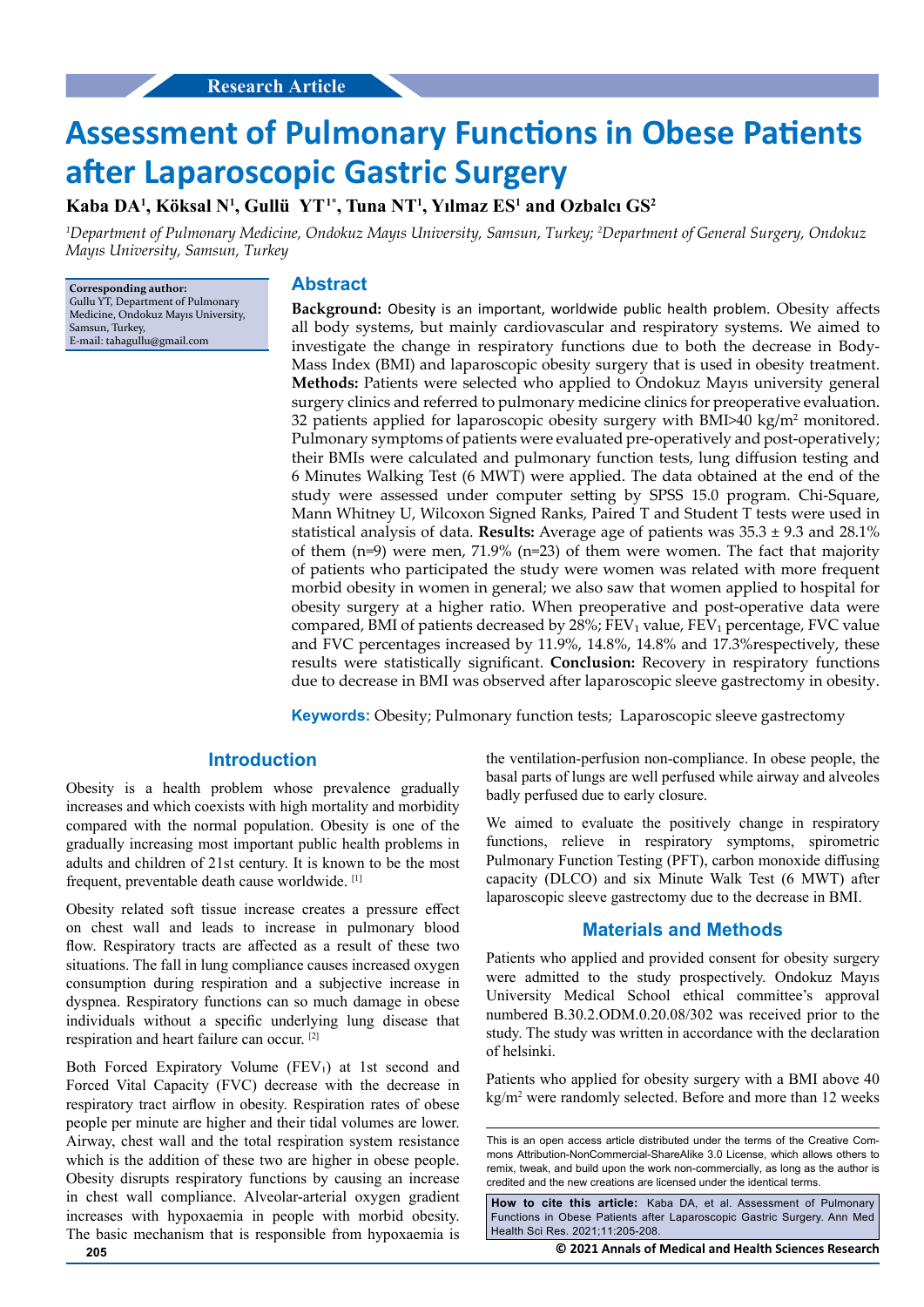after the obesity surgery (between 12 weeks-20 weeks; averagely at 16th week) history, physical examination, BMI, pulmonary function testing, pulmonary function testing with diffusion and 6 minute walk distance were evaluated. The patients who had chronic lung diseases like chronic obstructive lung disease, chronic heart diseases, uncontrolled diabetes, chronic renal diseases, severe anemia, joint diseases that prevent walking; who define a lung disease previously; who are younger than 18 year-old and who did not consent were not included in the study.

Respiration symptoms of patients were questioned postoperatively and their physical examinations were performed. Their weights are measured and BMIs were recorded. Pulmonary function testing (cosmed quarkspiro, Roma/Italy) was performed according to the American Thoracic Society (ATS) 2005 standards. [3] The FVC, FEV<sub>1</sub>, FEV<sub>1</sub>/FVC, FEF 25-75 values were measured at pulmonary function testing. Values were recorded as millilitres (ml) and percentage (%). Carbon monoxide diffusing capacity (DLCO) value was recorded as percentage in all patients by using the same device (ZAN 300 Oberthulba/Germany). For measurement of six minute walk distances (6 MWT), the maximum distance walked within 6 minutes at thirty-meters corridor was measured. Heart rate, blood pressure, dyspnea level and oxyhaemoglobin saturation and the highest walk distance were considered and recorded before and after the test. [4] Patients were approved for preoperative chest diseases consultation. Doctors of general surgery clinic applied sleeve gastrectomy surgery which is also known as "tube stomach" to the patients. Patients were requestioned on averagely 16th week after obesity surgery and FVC, FEV₁, FEV₁/FVC, FEF 25-75, DLCO and 6 MWT were recorded. The study plan is summarized in Table 1.

| Table 1: Study plan. |                      |                                                      |
|----------------------|----------------------|------------------------------------------------------|
|                      | <b>Pre-operative</b> | Post-operative 16th<br>Week (between 12-20<br>weeks) |
| Consent              | ÷                    |                                                      |
| History              | $\ddot{}$            |                                                      |
| Physical examination | ÷                    | ٠                                                    |
| <b>BMI</b>           | $\ddot{}$            | ٠                                                    |
| <b>PFT</b>           | ÷                    | ٠                                                    |
| DLCO                 | ÷                    | ٠                                                    |
| 6 MWM                | +                    |                                                      |

The data obtained at the end of the study were assessed under computer setting by SPSS 15.0 program. Chi-Square, Mann Whitney U, Wilcoxon Signed Ranks, Paired T and Student T tests were used in statistical analysis of data. As a result of data analysis, p<0.05 value is accepted as significant.

#### **Results**

Fifty one patients were examined pre-operatively for the study. 2 of the patients were excluded due to asthma; 1 for operated knee and could not perform 6 MWT; 5 for inability to apply DLCO due to technical reasons and the fact that they were coming from other cities; 11, for their unavailability at postoperative control visit. Data of totally 32 patients was analyzed. 28.1% of 32 patients who participated the study (n=9) were male; 71.9% (n=23) were female; the age distribution was normal and the average age was  $35.3 \pm 9.3$ . The average age of the female patients was 33.9 years  $\pm$  9.4 years and the average age of the male patients was  $39.1$  years  $\pm 9.3$  years. Totally 12 patients (37.5%) were smoking with a ratio of 7 women (30.4%) and 5 men (55.6%). The gender and smoking rate relationship was statistically insignificant (p=0.240).

Pre-operative average BMI of patients was  $44.7 \text{ Kg/m}^2 \pm 4.3 \text{ kg}$  $m^2$  and average BMI at the 4th month was 32.1 Kg/m<sup>2</sup>  $\pm$  4.6 kg/ m2 [Table 2]. Pre-operative average BMI of female patients was 44.9  $\text{kg/m}^2 \pm 4.7 \text{ kg/m}^2$  and average post-operative BMI was 32.6 Kg/m<sup>2</sup>  $\pm$  4.5 kg/m<sup>2</sup>. Pre-operative average BMI of male patients was 44.3  $\text{kg/m}^2 \pm 3.5 \text{ kg/m}^2$  and average post-operative BMI was  $31.0 \text{ kg/m}^2 \pm 4.8 \text{ kg/m}^2$ . Post-operative 16th week average BMIs decreased as  $12.6 \text{ kg/m}^2$  compared with average ratio of pre-operative BMIs and it was statistically significant ( $p$ <0.001). BMI decrease was average 12.3 kg/m<sup>2</sup> ( $p$ <0.001) in women and  $13.3 \text{ kg/m}^2$  in men (p=0.008). BMI decrease in both genders was statistically significant.

Patients' PFT values, DLCO and 6 MWT pre-operatively and post-operatively are given in Table 2. Pre-operative average FVC of patients was measured in millilitres and found as 3609 ml  $\pm$  826 ml; the same value was found as 4144 ml  $\pm$  1089 ml at post-operative 16th week. Increase in FVC was statistically significant (p<0.001). average FVC of patients at post-operative 16th week increased as 535 ml compared to means of preoperative weeks and this value was statistically significant  $(p<0.001)$ .

| Table 2: Characteristics of patients at baseline and after surgery. |                  |                                 |                          |       |  |
|---------------------------------------------------------------------|------------------|---------------------------------|--------------------------|-------|--|
| Variable                                                            | Pre-operative    | Post-operative 16th week (n=32) | <b>Difference</b>        | P     |  |
|                                                                     | $(n=32)$         |                                 |                          |       |  |
| BMI ( $kg/m2$ )                                                     | $44.7 \pm 4.3$   | $32.1 \pm 4.6$                  | $-12.6$                  | 0.001 |  |
| FVC (ml)                                                            | $3609 \pm 826$   | $4144 + 1089$                   | 535                      | 0.001 |  |
| FVC (%)                                                             | $91.3 \pm 10.5$  | $108.6 \pm 16.1$                | 17.30%                   | 0.05  |  |
| FEV1 (ml)                                                           | $3164 \pm 703$   | $3543 \pm 923$                  | 379                      | 0.001 |  |
| <b>FEV1 %</b>                                                       | $95.0 \pm 10.6$  | $109.8 \pm 16.6$                | 14.80%                   | 0.001 |  |
| FEV1/FVC                                                            | $87.5 \pm 4.2$   | $85.1 \pm 5.6$                  | $\overline{\phantom{0}}$ | 0.17  |  |
| FEF25-75 (ml)                                                       | $3917 \pm 998$   | $4116 \pm 1256$                 |                          | 0.094 |  |
| FEF25-75%                                                           | $103.5 \pm 23.0$ | $105.2 \pm 25.8$                | $\overline{\phantom{0}}$ | 0,610 |  |
| PEF (ml)                                                            | 7217 ± 1670      | 7083 ± 2372                     |                          | 0.643 |  |
| PEF%                                                                | $99.4 \pm 19.9$  | $96.0 \pm 22.7$                 |                          | 0,352 |  |
| DLCO%                                                               | $97.7 \pm 19.1$  | $103.5 \pm 21.8$                |                          | 0.21  |  |
| 6 MWT                                                               | $520 \pm 67$     | $666 \pm 74$                    | 141                      | 0.001 |  |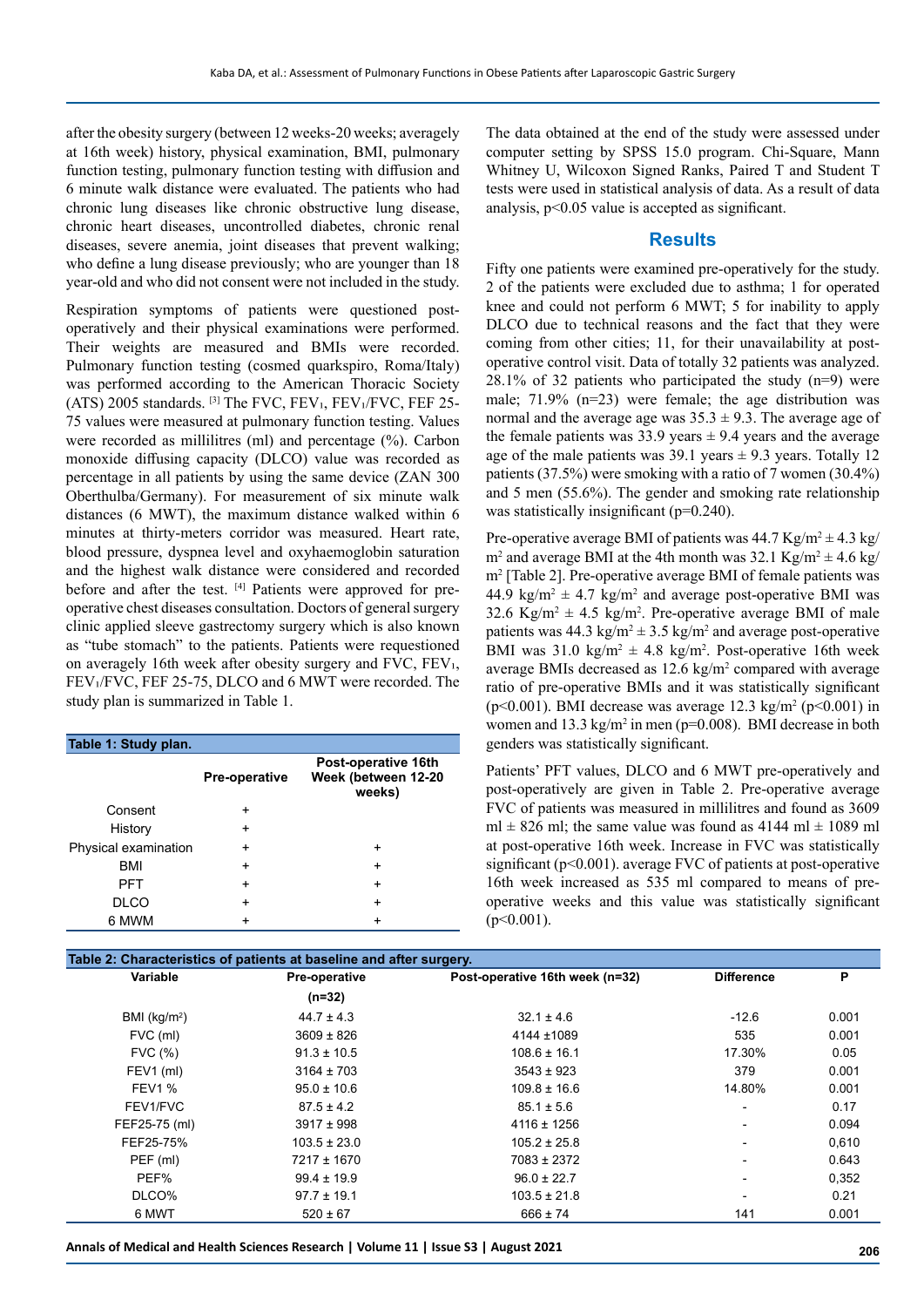Pre-operative average FVC % of patients was measured as  $91.3 \pm 10.5$ ; the same value was found as  $108.6 \pm 16.1$  at post-operative 16th week. Increase in FVC percentage was statistically significant ( $p<0.001$ ). Average FVC of patients at post-operative 16th week increased as 17.3% compared to means of pre-operative weeks and this value was statistically significant (p<0.05).

Pre-operative FEV<sub>1</sub> was measured as  $3164 \text{ ml} \pm 703 \text{ ml}$  while at post-operative 16th week, it was measured as  $3543 \text{ ml} \pm 923 \text{ ml}$ . Increase in  $FEV<sub>1</sub>$  was statistically significant (p<0.001). average FVC of patients at post-operative 16th week increased as 379 ml compared to means of pre-operative weeks and this value was statistically significant (p<0.001). Average FEV<sub>1</sub> of patients at post-operative 16th week increased as 14.8% compared to means of pre-operative weeks and this value was statistically significant (p<0.001).

Pre-operative FEV<sup>1</sup>/FVC of patients was measured as 87.5  $\pm$ 4.2; the same value was found as  $85.1 \pm 5.6$  at post-operative 16th week. Change in FEV₁/FVC was statistically insignificant  $(p=0.17)$ .

Pre-operative average FEF 25-75 of patients was 3917 ml  $\pm$ 998 ml while it was measured as  $4116$  ml  $\pm$  1256 ml at postoperative 16th week. Change in FEF 25-75 as millilitres was statistically insignificant (p=0.094). Average pre-operative FEF 25-75 was measured as %,  $103.5 \pm 23.0$  while at post-operative 16th week, it was measured as %,  $105.2 \pm 25.8$ . Change in FEF 25-75 percentage was statistically insignificant (p=0.610). Preoperative PEF of patients was measured as  $7217\pm1670$  ml while at post-operative 16th week, it was measured as  $7083 \text{ ml} \pm 2372$ ml. Change in PEF was statistically insignificant (p=0.643). Average pre-operative PEF of patients was measured as 99.4 ml  $\pm$  19.9 ml while at post-operative 16th week, it was measured as %,  $96.0 \pm 22.7$ . Change in PEF percentage was statistically insignificant (p=0.352).

Pre-operative average DLCO of patients was  $97.7 \pm 19.1$  while it was measured as  $103.5 \pm 21.8$  at post-operative 16th week. Change in DLCO was statistically insignificant (p=0.210).

The average pre-operative 6 MWT was 520 meters  $\pm$  67 meters while it was  $661$  meters  $\pm 74$  meters at post-operative evaluation. The distance measured at post-operative 16th week and the preoperatively measured distance increased as 141 meters and this was statistically significant  $(p<0.001)$ .

### **Discussion**

Lung diseases are roughly divided into two groups as restrictive and obstructive diseases. Limitation is present at expansion of thorax cavity and lung in restrictive diseases. In obstructive diseases, airway obstruction, prolonged expiration and air trap are observed. Respiration difficulty is observed in both restrictive and obstructive patterns in morbid obese patients. The fat accumulated in thoracic region decreases the compliance whereas the fat accumulated in upper respiratory tract causes airway obstruction; and therefore, obstructive respiration difficulty. In addition, the broncho dilation mechanism is disrupted and increased airway sensitivity develops. [5]

Morbid obesity is more frequently observed in women. Majority of patients in our study were women. Kolotkin et al. also showed that women are more frequent among patients who undergo obesity surgery. This finding reminds that women apply to surgical methods at a higher rate or that morbid obesity is seen at a higher frequency in women. [6] Manisco et al. showed in their study that all of the patients whose BMIs were >40 kg/ m<sup>2</sup> and underwent obesity surgery were all women. Also, their BMI dropped from pre-operative  $42 \text{ kg/m}^2$  to  $31 \text{ kg/m}^2$  at postoperative 1st year and this result was statistically significant. The pre-operative and post-operative FVC % of the 1st year increased from 101 to 111 and change in FEV<sup>1</sup>/FVC percentage was not statistically significant. This result supports our study. [7]

The popularity of obesity surgery has increased in the last 10 years by development of laparoscopic gastric bypass method and by proving the benefit patients had after surgery. It is known that comorbidities related with obesity like hypertension, diabetes mellitus, sleep apnoea, dyslipidaemia improve after surgery. However, very few studies dealt with relationship of respiration mechanics and obesity surgery so far. Increased BMI causes pulmonary function defects in both restrictive and obstructive patterns. It is thought that respiration mechanics recover after obesity surgery by increase in chest wall compliance and decrease in airway obstruction; however, very few studies report this result *via* long-term follow-up. [8]

Nguyen et al. performed a study in California and checked pulmonary function tests of 104 obese patients with BMI>40 kg/m<sup>2</sup> at post-operative 3rd, 6th, 9th and 12th months and preoperatively, after laparoscopic sleeve gastrectomy operation. They found that, at 12th month, patients lost  $\%$ , 54  $\pm$  23 of their excess weights. The FEV<sub>1</sub> value was more than the basal value at post-operative 3rd month and it was measured as  $\%$ ,  $112 \pm 16$ of the basal value at post-operative 12th month. The FVC value was more than the basal value at post-operative 3rd month and it was measured as %,  $109 \pm 16$  of the basal value at post-operative 12th month. These results support our study. The PEF value was more than the basal value at post-operative 1st month and it was measured as %,  $115 \pm 25$  of the basal value at post-operative 12th month. The FEF 25-75 value was more than the basal value at post-operative 1st month and it was measured as  $\%$ ,  $130 \pm 27$ of the basal value at post-operative 12th month. These results do not overlap with our study. The change in measured PEF and FEF 25-75 in our study was statistically insignificant. However, in Nguyen and his colleagues' study, it is seen that PEF and FEF 25-75 values gradually increase in periods of 3 months. We checked post-operatively and averagely at 16th week in our study, so we were not able to see the possible increase at the period up to 12th month. Similarly to the study performed by Nguyen et al. we also saw recovery in both restrictive and obstructive respiration patterns by losing weight after surgery. [8]

In the comparative FVC,  $FEV<sub>1</sub>$  and  $FEV<sub>1</sub>/FVC$  study at postoperative 1st year and pre-operatively, which Cervantes et al. performed on 30 morbid obese patients (BMI>40 kg/m<sup>2</sup> ), it was shown that FVC increased, average FEV1 increased and this finding was statistically significant. On the other side, the increase in average FEV₁/FVC was statistically insignificant. <sup>[9]</sup> Also in a meta-analysis of published studies performed by